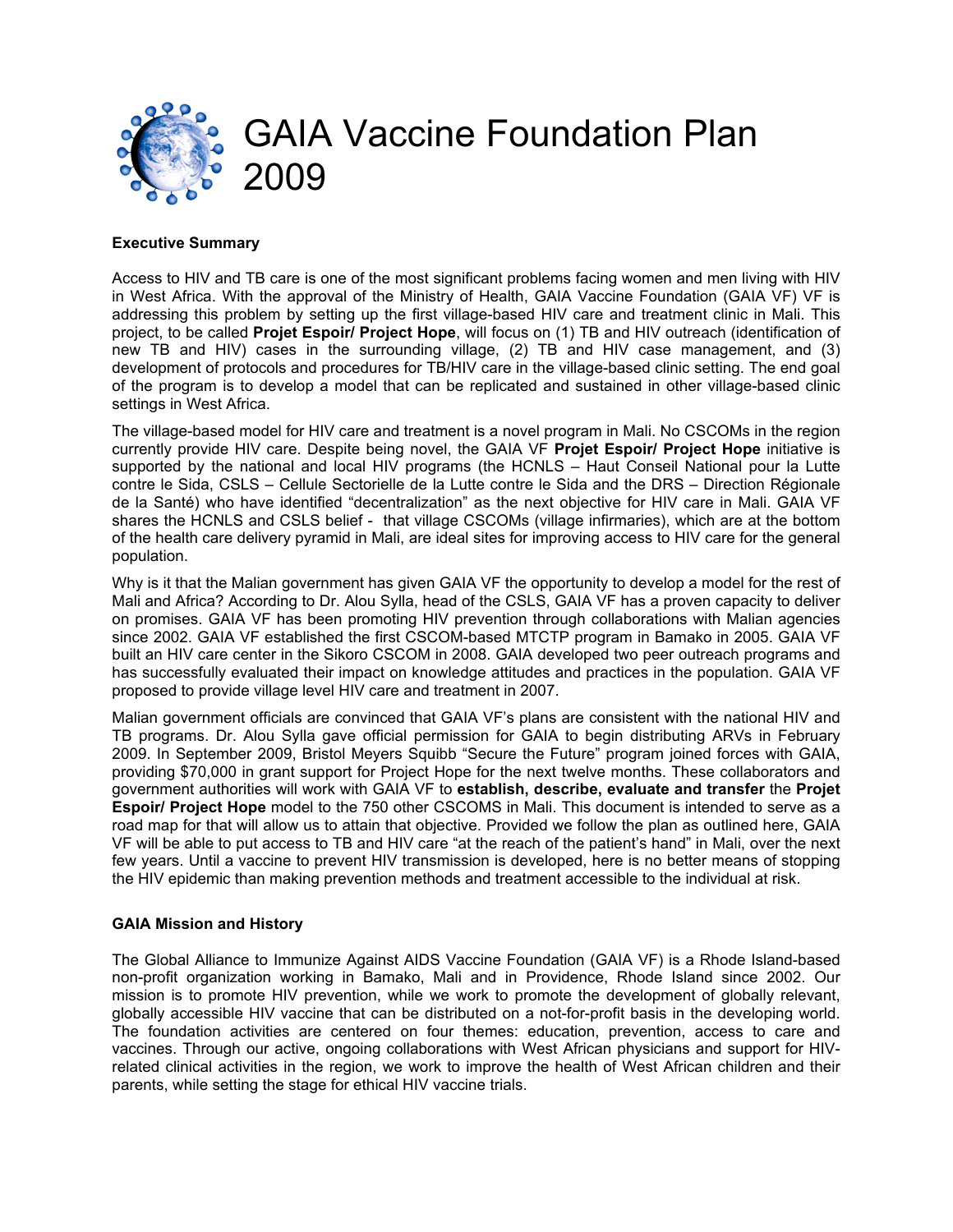HIV Treatment is an important component of prevention, because patients who are informed about their HIV status, who are on treatment (with lower viral loads) and who are receiving psychosocial support are less likely to transmit HIV.<sup>i</sup> It is also well known that improving access to HIV care in the developing world is cost effective." Furthermore, access to HIV care is one of the most significant barriers to HIV prevention worldwide. The importance of access was emphasized during the most recent IAS World AIDS meeting; less than 15% of HIV infected women world wide have access to MTCTP, and less than a quarter of people living with HIV infection in Sub-saharan Africa have access to HIV care. Until universal access is a reality, it is unlikely that HIV prevention activities will make much headway.

Mali is not usually considered a "high prevalence country". Despite this perception, there are many PLWH/A and few HIV-infected individuals have access to HIV care. To place the epidemic in perspective, there are almost as many PLWH/A in Mali, a country that is less than two times the size of Texas, as there are in the continental USA. Between 170,000 to 400,000 people are living with HIV in Mali (including more than 70,000 women).

Despite the recent expansion of access to HIV medications in Mali (with support from the Global Fund), access to the lifesaving medications remains limited. The number of HIV care "dispensers" who are allowed to prescribe HIV medications is limited (less than 40) and concentrated in Bamako, the capital city. Experienced HIV providers are isolated in academic centers within Bamako, leaving large numbers of HIV infected individuals in the capital city and rural countryside without care. Furthermore, HIV care and risk reduction efforts are hampered by a severe lack of successful management models, vehicles for the exchange of expertise, defined standards of care, and effective treatment algorithms.

Treatment for HIV and TB in peri-urban Mali, West Africa is also constrained by extreme poverty. Even though treatment for TB and antiretrovirals is free or low cost, and even though Malians are aware of the importance of HIV and TB treatment, few have the funds to pay for the fees and transportation costs that would allow them to access to the centers where these life-saving medications are distributed. Currently, only 18,000 of the estimated 180,000 Malians living with HIV infection have access to HIV care, and less than a third of TB cases are detected and treated on an annual basis.

National AIDS agencies in Mali, such as the HCNLS and the CSLS, have recognized the access to care problem and recently launched a "decentralization" effort (December 2006), but decentralization has only reached the level of the "center of reference" (community hospital or CsRef) in some communities. In the next phase of the national decentralization effort, the plan is to reach the level of the community-based clinic, or CSCOM, that remains the primary care center for 90% of Mali's peri-urban and rural poor. GAIA VF has been asked to set up one of the first HIV care programs in a CSCOM, as a part of this effort.

# **GAIA VF History and Experience in Mali**

In **2005**, GAIA VF established a clinic-based peer discussion group for women and a Mother-to-child HIV transmission prevention program (MTCTP) in Sikoro, a resource-limited village within Bamako. Women could be tested for HIV and then provided with ARVs and artificial milk to prevent transmission. Over the past four years over 5,000 women have been tested, and more than 120 HIV-positive women given medications to prevent HIV transmission to their babies. Thus far no HIV transmission has been recorded among women attending the MTCTP program.<sup>iii</sup>

In **December 2006**, when the Malian national agencies HCLS (Haut Conseil pour la Lutte contre le SIDA) and CSLS (Cellule Sectorielle pour la Lutte contre le Sida) launched their decentralization effort to improve access to HIV and TB care. In the next phase of decentralization, the CSLS wishes to make HIV care available at the community-based clinic, or CSCOM, a format for healthcare delivery that currently serves as the primary care center for 90% of Mali's suburban, rural and poor population. In keeping with this national objective, GAIA VF began providing HIV care at the Sikoro CSCOM in 2006, and received permission from the CSLS to open the first CSCOM-based HIV medication distribution center in February 2009. In addition, GAIA established a peer education and outreach program "Here Bolo" in 2006 that now provides HIV prevention information directly to the villagers through peer education; in 2008, more than 10,000 condoms were distributed and 8,000 individual contacts were made.<sup>iv</sup> We found that HIV and STD testing requests increased as a direct result of this intervention. <sup>V</sup> A pilot program that combined TB cased detection with the peer outreach program was successfully carried out in October-November. We recently integrated the TB Bolo program into our activities at the Hope Center Clinic.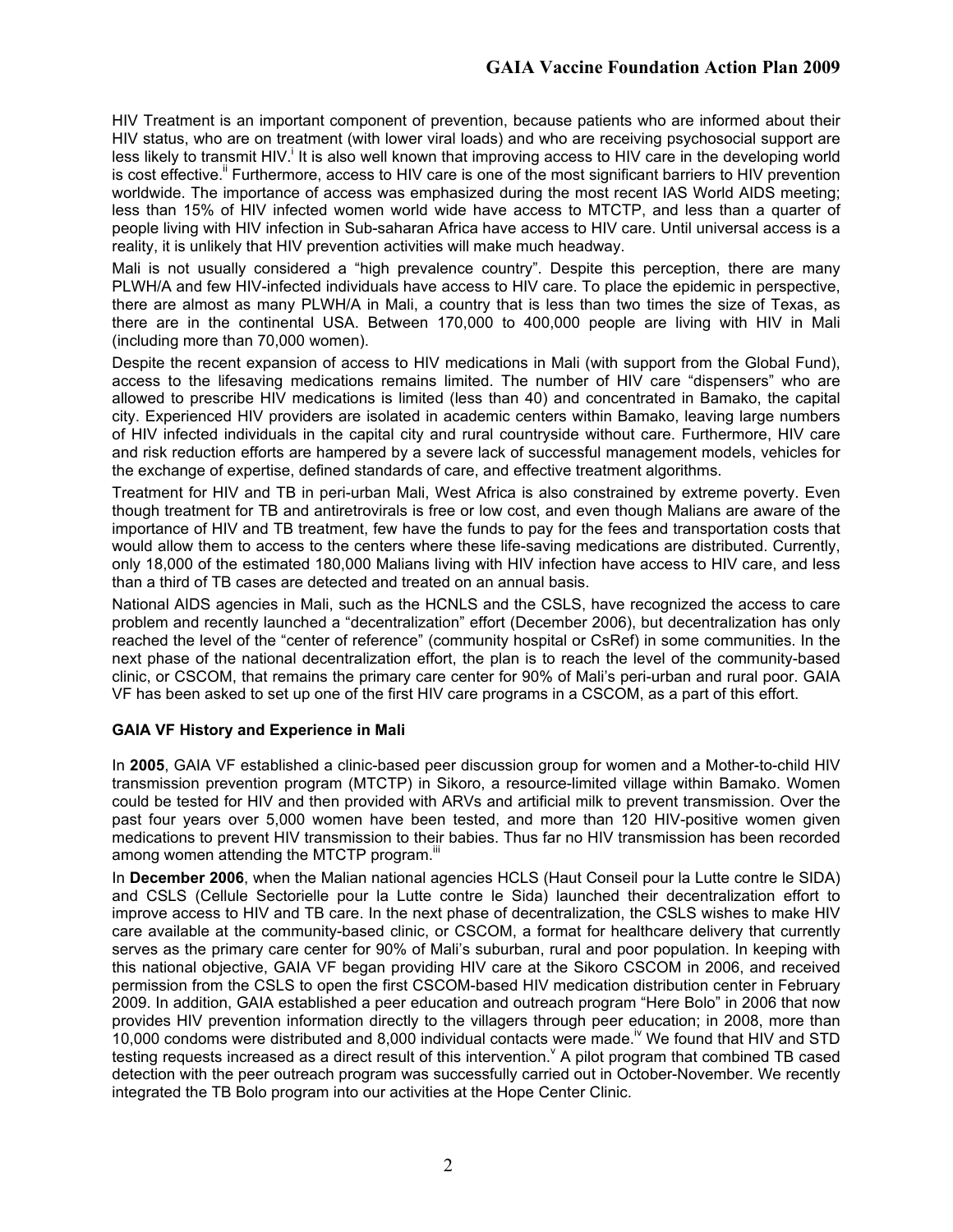Between **2006 and 2008**, GAIA raised funds for the construction of a new HIV care center, the Hope Center Clinic (Bloc Espoir). Construction was completed in June 2008. This care center is located within the walls of the CSCOM in Sikoro.

On **February 2, 2009** the Hope Center Clinic became the first-ever village-based clinic in Mali approved to provide full access to HIV medications, an HIV specialist, specialty pharmacist, a peer educator and nutritional assistance, all within the village CSCOM walls. Funding for the "Project Hope" initiative would support this effort and allow GAIA to establish the protocols and procedures that could be replicated in other such centers in Mali and West Africa.

# **I. Project Framework**

| <b>Project Overview</b>                                     | <b>Indicators of Success</b>                                                                                                                                                                                                       | <b>Monitoring &amp; Evaluation</b>                                                                                                                                                                                                                                                                                                  |
|-------------------------------------------------------------|------------------------------------------------------------------------------------------------------------------------------------------------------------------------------------------------------------------------------------|-------------------------------------------------------------------------------------------------------------------------------------------------------------------------------------------------------------------------------------------------------------------------------------------------------------------------------------|
| <b>Strategic Area:</b><br>HIV/TB case<br>detection and care | More HIV cases are detected<br>More TB cases diagnosed<br>(2)<br>More HIV/TB co-infected people will<br>(3)<br>receive care.<br>Development of a set of protocols and<br>(4)<br>procedures for HIV and TB care at other<br>CSCOMS. | We have performed a baseline survey of<br>HIV and TB (2008) with the local<br>Department of Health (DRS). With the<br>participation of the DRS, we will replicate<br>this study in future years, using it to monitor<br>the number of HIV, TB and dually infected<br>patients identified and followed in our<br>community annually. |

| Project Goal: To build an HIV/TB village-based clinic that is a model for Mali and West Africa                                                                                                                                    |                                                                                                                                                                                                                                                                                                                                                                                                                                                                                                                                                                                                                                                                                                                        |                                                                                                                                                                                                                                                                                                                                                                                                                                                                                                                                    |  |  |  |  |  |  |
|-----------------------------------------------------------------------------------------------------------------------------------------------------------------------------------------------------------------------------------|------------------------------------------------------------------------------------------------------------------------------------------------------------------------------------------------------------------------------------------------------------------------------------------------------------------------------------------------------------------------------------------------------------------------------------------------------------------------------------------------------------------------------------------------------------------------------------------------------------------------------------------------------------------------------------------------------------------------|------------------------------------------------------------------------------------------------------------------------------------------------------------------------------------------------------------------------------------------------------------------------------------------------------------------------------------------------------------------------------------------------------------------------------------------------------------------------------------------------------------------------------------|--|--|--|--|--|--|
| <b>Objectives:</b><br>HIV:<br>Community<br>Outreach<br>Detection<br>Access to<br>Medication<br>Case<br>Management<br>Adherence<br>$\bullet$<br>Nutritional<br>Support<br>Psychosocial<br>support                                  | (1)<br>HIV:<br>(1) Our current patient load for HIV testing is<br>$\bullet$<br>120. We expect a doubling of HIV cases<br>$\bullet$<br>to 240 in the first year and to 480 in the<br>third year. We hope to reach all 800-<br>$\bullet$<br>1000 HIV-infected patients served by the<br>$\bullet$<br>CSCOM.<br>Using patient records, we can document<br>(2)<br>the number of patients attending the<br>clinic and track success in adherence<br>$\bullet$<br>and patient follow-up.<br>Since refills of medication will occur at<br>(3)<br>the clinic, we can make reasonable<br>(3)<br>estimates of adherence. Our HIV<br>adherence educators will make contact<br>$\bullet$<br>with the families and provide support. | Outcome measurements of success<br>will include:<br>HIV and TB case detection rates<br>Number of HIV tests performed<br>Number of TB cases identified.<br>Number of TB and HIV patients<br>followed at the CSCOM<br>(2) Specific measurements of success in<br>terms of HIV care will include:<br>Average CD4 T cell count, trends<br>Viral load trends (at 6 months and 12<br>months of follow-up), annual trends<br>Specific measurements of success in<br>terms of TB care will include:<br>Sputum smear and culture results at |  |  |  |  |  |  |
| Tuberculosis:<br>Community<br>Outreach<br>Detection<br>$\bullet$<br>Access to<br>Medication<br>$\bullet$<br>Case<br>Management<br>Adherence<br>$\bullet$<br><b>Nutritional</b><br>Support<br>Psychosocial<br>$\bullet$<br>support | <b>Tuberculosis:</b><br>Less than 1-2 TB cases are detected per<br>(1)<br>$\bullet$<br>month at the CSCOM. We expect a<br>doubling of TB cases to 4-6 per month in<br>$\bullet$<br>the first year and to 10 per month in the<br>third year. We hope to improve the<br>detection of TB to 70% of cases by the<br>completion of the period of support.<br>We will track the TB cases with the<br>(2)<br>assistance of the national TB program.<br>We will provide adherence assistance<br>(3)<br>(5)<br>through the peer education program<br>based at the Hope Clinic.                                                                                                                                                  | midpoint and at completion of<br>treatment<br>Chest X-Ray improvement at midpoint<br>and completion of treatment<br>Number of TB cases completing<br>treatment<br>(4) The clinic's quality of support will be<br>evaluated through a survey using a<br>Likert scale. Our student-volunteers<br>will conduct the survey in the summer<br>2009 and 2010.<br>An additional patient-based survey will<br>be made to evaluate knowledge about<br>TB among people attending the clinic.                                                  |  |  |  |  |  |  |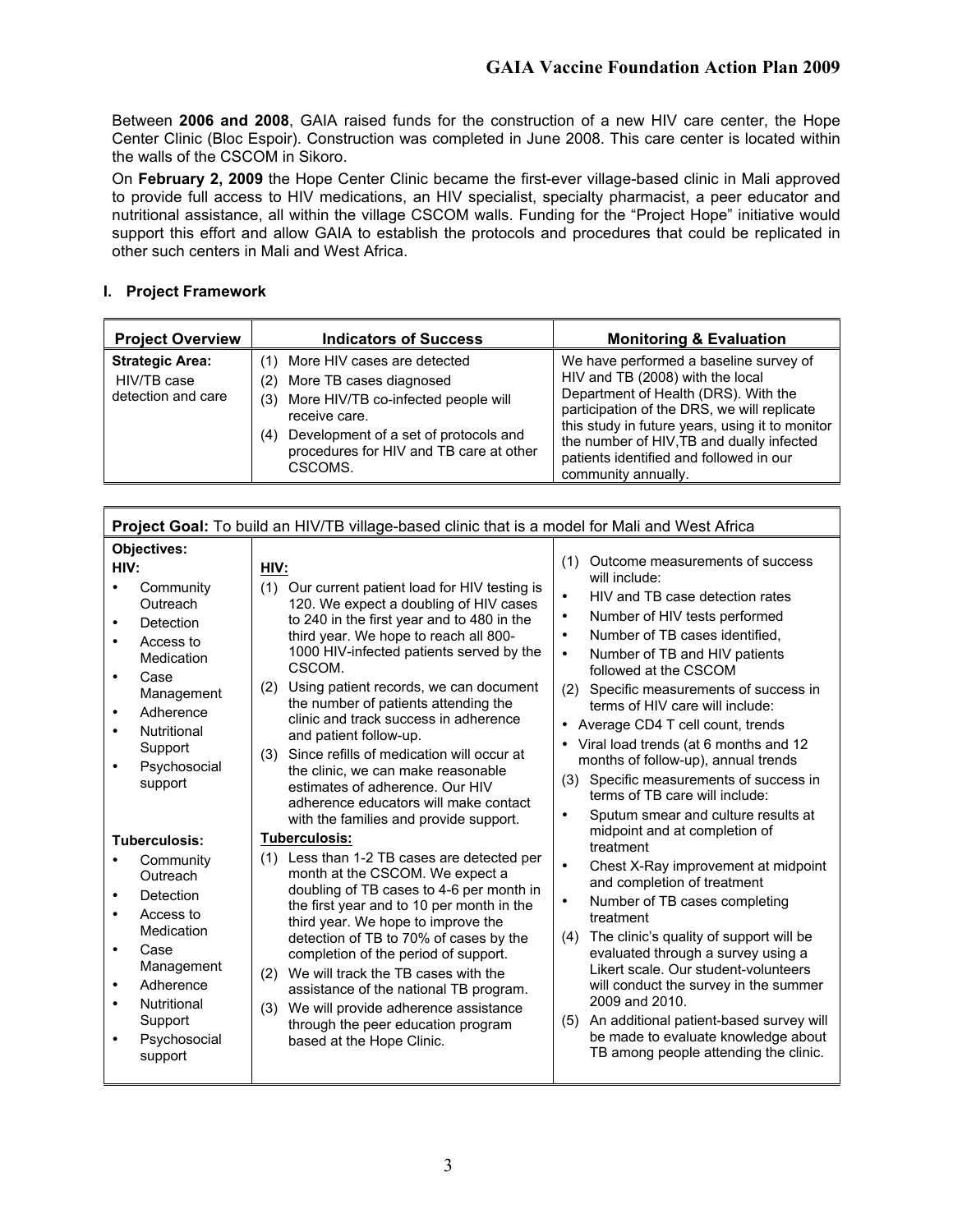# **II. General Approach**

The CSCOM (Centre de Santé Communautaire) is the most basic unit of health care delivery in Mali –the most important means of reaching the average Malian at risk for HIV and TB. As described here, the **Hope Project** case management, outreach and home-based care program will address the problem of access to HIV and TB care by:

- Further development of existing TB/HIV peer educator programs "Here Bolo" and TB Bolo"
- Through peer outreach- education of at-risk individuals and referral for HIV and TB testing at the CSCOM.
- Reduction of the cost to the individual of TB and HIV screening and improving access to screening
- Reinforcement of staffing levels to levels appropriate for management of TB and HIV patients
- Training of CSCOM clinic staff in competent, compassionate HIV and TB care
- Material support for TB and HIV screening activities

### **Projet Espoir/ Hope Project Program activities will include the following**:

- Peer education: Door-to-door HIV education and TB outreach program that will educate villagers about the availability of HIV and TB care and the need for such care;
- Free TB and HIV Testing and screening (tests provided by the national TB and HIV programs)
- Free TB and HIV care (medications provided by the national TB and HIV programs)
- Weekly nutritional support interventions for TB/HIV patients
- Clinic-based educational programs for patients about medication and medication adherence;
- HIV specialty clinic staffed by trained MD at CSCOM
- HIV specialty pharmacist and pharmacy at the CSCOM
- Medication Adherence plans (Year 2)
- Home delivery program (by Year 3) for antiretroviral therapy medications.

#### **III. Similar programs**

The HIV/AIDS epidemic has placed a large burden on public health facilities in developing countries that are already functioning with limited resources. This has shifted the burden of care to families and communities. A number of community/home-based care models and services have evolved in response to this need. For example, adherence intervention that included group education, personal adherence plans developed with trained counselors, a medicine companion, and weekly home delivery of antiretroviral therapy by trained lay field officers improved adherence and response to antiretroviral therapy in Uganda, in a resource-limited African setting. **vi** In a separate study, provision of home-based voluntary HIV testing and counseling to household members of people initiating ART was well accepted and resulted in the detection of a large number of previously undiagnosed HIV infections and HIVdiscordant relationships. **vii** Home delivery of results revealed significantly higher demand to know HIV status than uptake figures from the past would have suggested. **viii** Several outreach programs that provide home-based care in Botswana have been developed with similar success. **ix**

In rural Swaziland, researchers have also found that community-based TB care was preferred to hospital care. **<sup>x</sup>**,**xi** In Tanzania, a collaboration between an HIV care NGO and state-based TB care agencies produced a successful home-based TB/HIV care program. TB case detection increased more than three fold. The study identified potential areas of collaboration and barriers – such as poorly trained staff - that need to be overcome so as to provide comprehensive services. **xii**

In summary, we believe that village based HIV/TB outreach and care plays a vital role in the care of people living with TB and HIV/AIDS. There is an urgent need for systematic research into the effectiveness of various partnership styles and strategies in West Africa. The Project Hope program is proposed as a valuable starting point for the development of improved HIV/AIDS and TB care networks and partnerships that are most likely to bridge the gap between National (Global Fund supported) HIV/TB care programs and local West African communities. **xiii**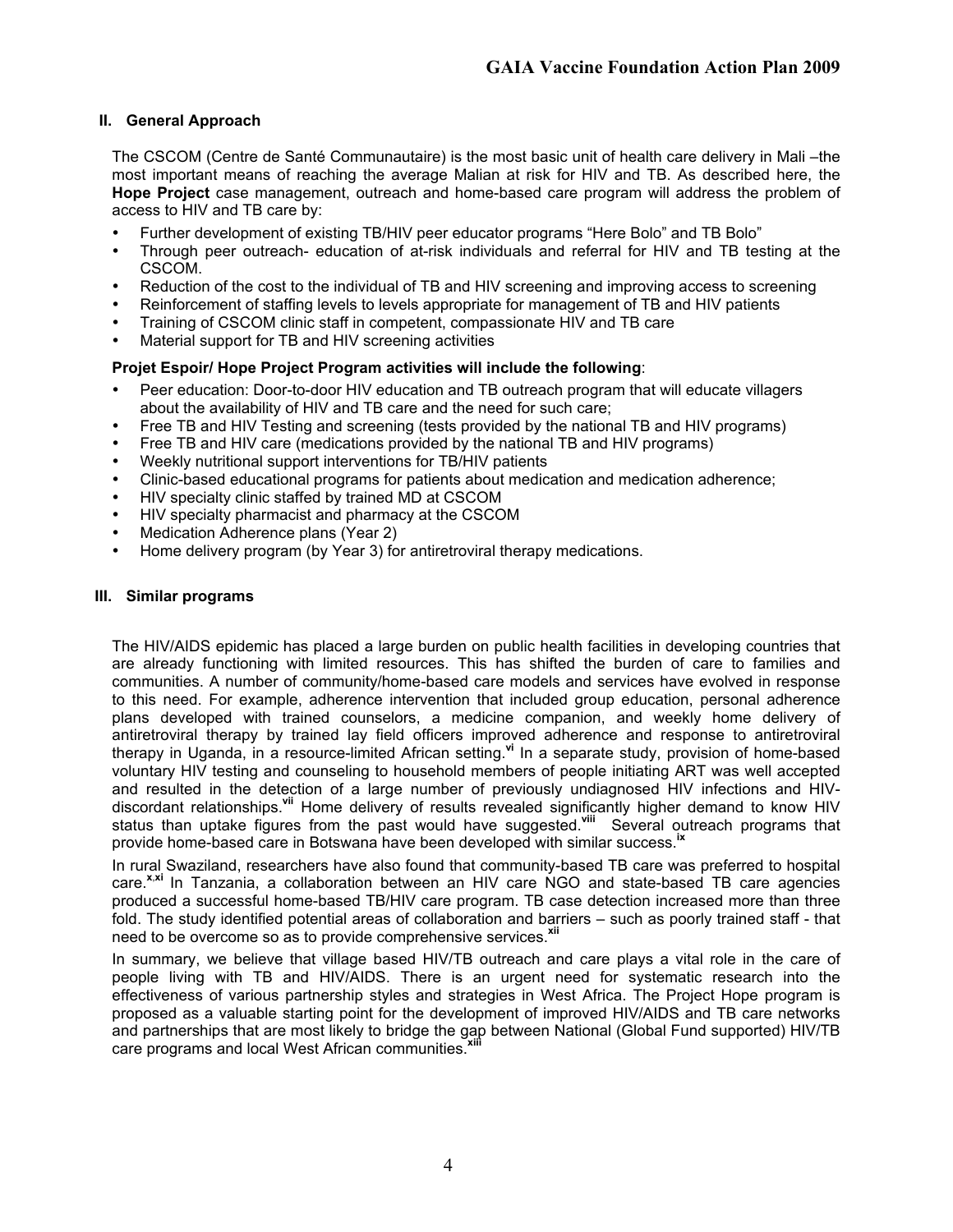# **IV. Collaborative Partnerships**

GAIA Vaccine Foundation has been working in Mali since 2002. Initially GAIA Foundation-sponsored conferences on HIV/AIDS with the support of the Malian Ministry of Health, the Programme National de Lutte contre le SIDA (PNLS, now called the CSLS), UNAIDS Mali and Fondation Mérieux. This first conference in 2004 was followed by equally successful conferences held on January 2005, January 2006, and 2007. In 2005 GAIA began providing HIV care in the CSCOM context in collaboration with the local Department of Health (DRS) and the CSLS. In 2008, GAIA VF conducted a survey of Sikoro in collaboration with the Department of Health (DRS). Xiv The objective of this study was to evaluate baseline levels of HIV knowledge and practices prior to a more extensive intervention. A random sample of 200 households from six sectors of Sikoro was selected to participate in an oral survey. Over a two-month period, trained interviewers of matched age and gender surveyed members of these households who gave their oral consent and recorded their knowledge of HIV, HIV transmission, and HIV prevention on a standardized form.

The Hope Center Clinic has recently been inspected by the national AIDS organization (CSLS) and the regional Department of Health (DRS). Our records and protocols have been audited and we are now approved as a "prescriptive center". The final criteria for success in the long term will be the recognition of the Hope Center Clinic as a "model" for other clinics in Mali and the incorporation of the clinic into 'Access to Prevention Funds' and Global Fund operations. There is already strong interest from the Ministry of Health in scaling up the model we have developed for community level HIV care.

|                                              | 2009     | 2010     | 2011     | <b>TOTAL</b> |
|----------------------------------------------|----------|----------|----------|--------------|
| <b>Supplies</b>                              |          |          |          |              |
| <b>HIV</b> tests                             | 5,000    | 5,000    | 5,000    | 15,000       |
| Chest X rays (TB evaluation)                 | 5,000    | 5,000    | 5,000    | 15,000       |
| Clinical supplies (gloves, needles etc)      | 5,000    | 5,000    | 5,000    | 15,000       |
| Office supplies (Charts, paper, copying)     | 3,000    | 3,000    | 3,000    | 9,000        |
| Medication supplies (not supplied by DRS)    | 7,000    | 7,000    | 7,000    | 21,000       |
| <b>Equipment</b>                             |          |          |          |              |
| Laptop (data monitoring)                     | 2,000    | 2,000    | 2,000    | 6,000        |
| Portable incubator / coldchests              | 2,000    | 2,000    | 2,000    | 6,000        |
| Software licenses                            | 2,000    | 2,000    | 2,000    | 6,000        |
| <b>Travel</b>                                |          |          |          |              |
| RT Mali Providence Jan                       | 2,000    | 2,000    | 2,000    | 6,000        |
| RT Mali Providence June                      | 2,000    | 2,000    | 2,000    | 6,000        |
| RT Mali Providence September                 | 2,000    | 2,000    | 2,000    | 6,000        |
| RT Mali Providence December                  | 2,000    | 2,000    | 2,000    | 6,000        |
| <b>Clinic Staff Salary (annual stipends)</b> |          |          |          |              |
| Nurse, Nurse midwife stipends                | 13,500   | 13,500   | 13,500   | 40,500       |
| <b>Office Rent</b>                           | 10,000   | 10,000   | 10,000   | 30,000       |
| <b>TOTAL</b>                                 | \$89,350 | \$89,350 | \$89,350 | \$268,050    |

#### **V. Projected Budget**

GAIA Fundraising revenue for most recent financial years (U.S. dollars):

**2008: \$120,000.**

# **2009 to date: \$ 90,000**

A minimum of \$90,000 per year is required to achieve the goals of the project outlined here.